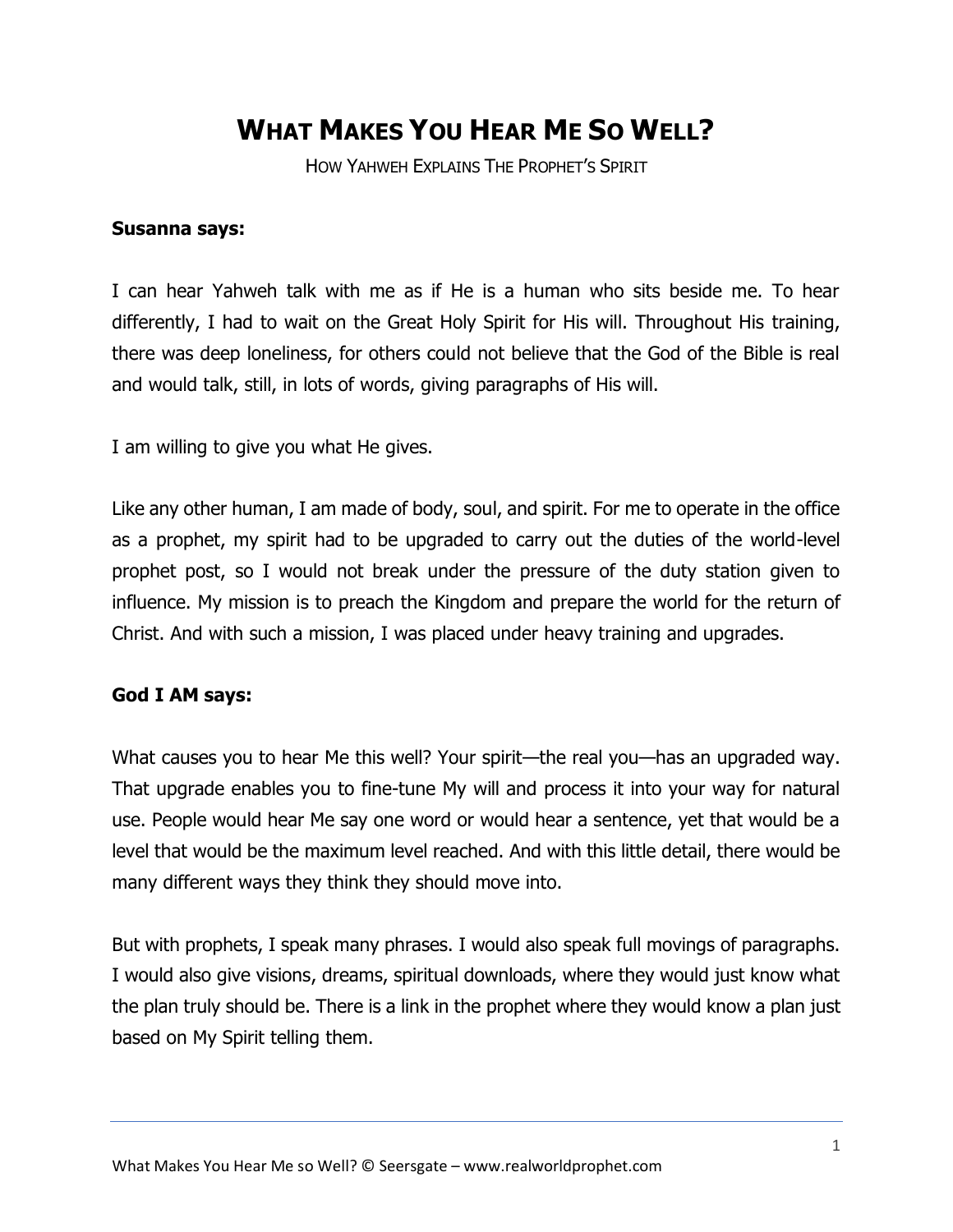This moves in the prophet, where they are upgraded in the spirit part to know what the God they serve truly wills. They only have their spirit. That's what is referred to as the "prophet's spirit," which is a human spirit upgraded to handle God's will, downloaded in major planning details.

Spiritual engagement with God can be draining; and that makes this office a hard one. People think that being a prophet only means hearing from God, but there is much more to the office. And with that authority, license, and mantle, there is little room for that human to go his or her own way.

There must be a full yielding in God's will.

The prophet needs the Great Holy Spirit within their prophet's spirit. Don't cause any confusion. The human—the prophet—has three parts—body, soul, and spirit. And with that spirit, it is upgraded to be called a prophet, hence the saying "the prophet's spirit," which refers to the human spirit of a prophet in the office-level work details.

## **Susanna says:**

The upgrade within the prophet's spirit gives pure-flowing drinking and release to the prophet for work within their sphere of influence.

The prophet communes with God, just as other Christians, but there is a deeper, filtered way of receiving for the sole purpose of carrying out work-related duties. The wisdom of God flows into the spirit part of the prophet. The prophet's upgraded spirit receives greater levels of understanding and provides the prophet with a deep unfiltered surging from Yahweh.

A prophet must have a strong way of hearing and seeing spiritual dealings and cannot fumble around, wondering if they hear a plan from Yahweh. And when there is a work